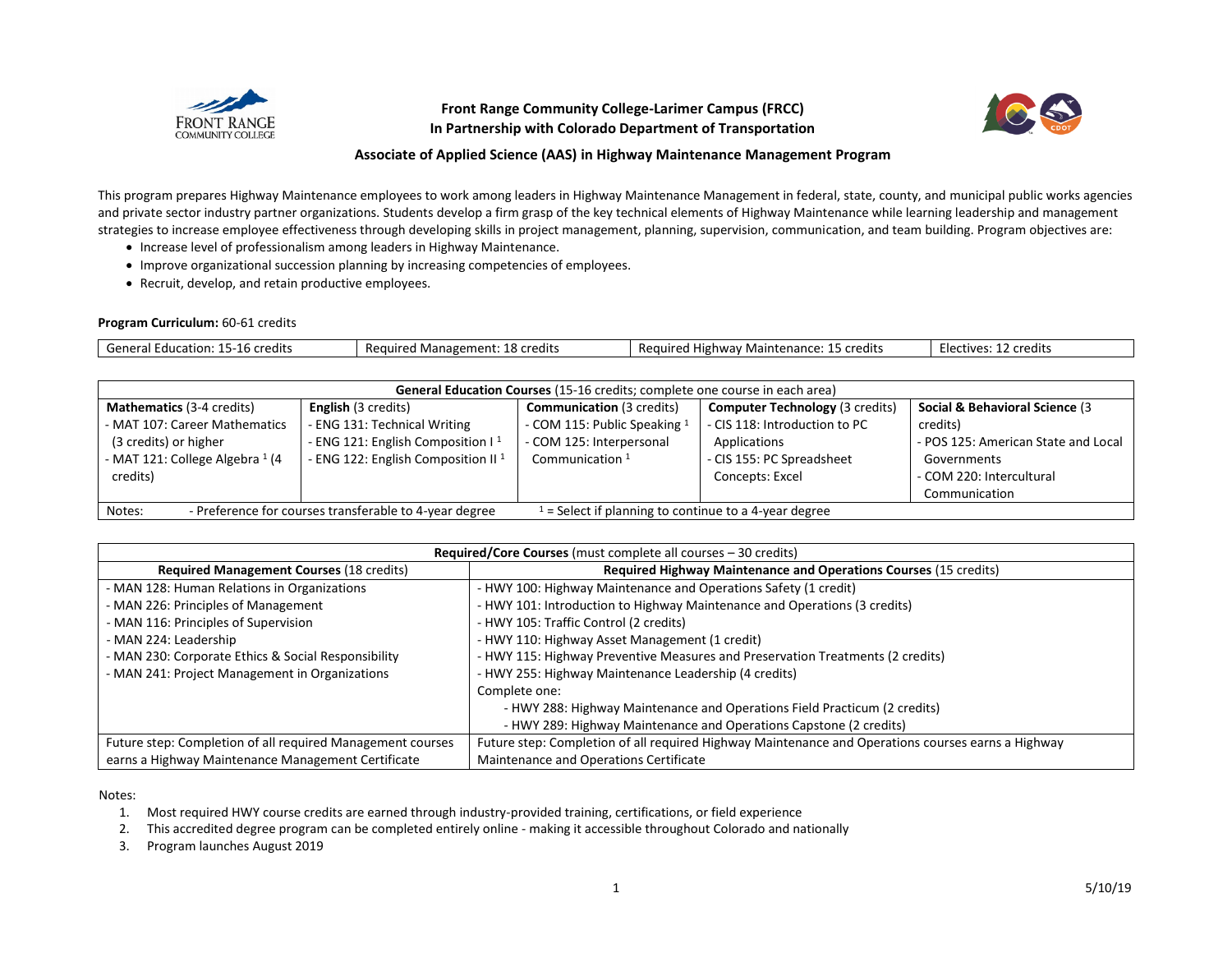| <b>Elective Courses (12 credits)</b>                                                                                                                                              |                                                                                                                                                                                |                          |                          |                              |                            |  |
|-----------------------------------------------------------------------------------------------------------------------------------------------------------------------------------|--------------------------------------------------------------------------------------------------------------------------------------------------------------------------------|--------------------------|--------------------------|------------------------------|----------------------------|--|
|                                                                                                                                                                                   | Elective credits are used to develop a concentration in an area(s) of highway maintenance and operations. Most, if not all, elective credits are earned through Prior Learning |                          |                          |                              |                            |  |
| Assessment (PLA). Documented successful employee work experience, industry training, and industry certifications will be evaluated for PLA credit. Elective (PLA) credits will be |                                                                                                                                                                                |                          |                          |                              |                            |  |
|                                                                                                                                                                                   | transcripted as "Internship" credits (maximum 4 credits per internship (e.g., HWY 180, 181, 182, 183, 184, 280, 281, 282, 283)) toward meeting degree requirements.            |                          |                          |                              |                            |  |
| <b>Highway Engineering</b>                                                                                                                                                        | <b>Highway Materials and</b>                                                                                                                                                   | <b>Highway Equipment</b> | Environmental (HWY 183)  | <b>Incident Management,</b>  | <b>Highway Maintenance</b> |  |
| <b>Technician (HWY</b>                                                                                                                                                            | Structures (HWY 181/281)                                                                                                                                                       | <b>Operations and</b>    | • Erosion and sediment   | <b>Emergency Management,</b> | <b>Management</b> (HWY     |  |
| 180/280)                                                                                                                                                                          | • Asphalt                                                                                                                                                                      | <b>Management</b> (HWY   | control                  | and Weather Events (HWY      | 184)                       |  |
| • Drainage                                                                                                                                                                        | • Bridge                                                                                                                                                                       | 182/282)                 |                          | 283)                         |                            |  |
| • Estimating                                                                                                                                                                      | • Concrete                                                                                                                                                                     | • Fleet management       |                          | • National Incident          |                            |  |
| • Plan reading                                                                                                                                                                    | • Gravel                                                                                                                                                                       | • Heavy equipment        |                          | <b>Management System</b>     |                            |  |
| • Surveying                                                                                                                                                                       |                                                                                                                                                                                | operation                |                          | (Incident Command            |                            |  |
|                                                                                                                                                                                   |                                                                                                                                                                                | • Welding                |                          | System)                      |                            |  |
|                                                                                                                                                                                   |                                                                                                                                                                                |                          |                          | • Traffic incident           |                            |  |
|                                                                                                                                                                                   |                                                                                                                                                                                |                          |                          | management                   |                            |  |
|                                                                                                                                                                                   |                                                                                                                                                                                |                          |                          | • Winter storm operations    |                            |  |
| Possible industry<br>$\bullet$                                                                                                                                                    | • Possible industry                                                                                                                                                            | • Possible industry      | • Possible industry      | • Possible industry          | • Possible industry        |  |
| training/certifications:                                                                                                                                                          | training/certifications:                                                                                                                                                       | training/certifications: | training/certifications: | training/certifications:     | internship                 |  |
| o Local Technical                                                                                                                                                                 | o American Concrete                                                                                                                                                            | ○ Colorado Commercial    | $\circ$ National Highway | o Federal Emergency          | experience:                |  |
| Assistance Program                                                                                                                                                                | Pavement Assoc. (ACPA)                                                                                                                                                         | Driver's Licenses (CDL)  | Institute (NHI)          | <b>Management Agency</b>     | o To be determined         |  |
| (LTAP)                                                                                                                                                                            | ○ Colo. Asphalt Pavement                                                                                                                                                       | ○ Colorado Contractors   | o Certified Inspector of | (FEMA)                       | between student            |  |
| o National Highway                                                                                                                                                                | <b>Association (CAPA)</b>                                                                                                                                                      | <b>Association (CCA)</b> | Sediment and Erosion     | $\circ$ American Association | and program                |  |
| Institute (NHI)                                                                                                                                                                   | ○ Local Technical Assistance                                                                                                                                                   | o Local Technical        | Control (CISEC)          | of State Highway and         | director                   |  |
| ○ National Institute for                                                                                                                                                          | Program (LTAP)                                                                                                                                                                 | Assistance Program       | o Envirocert             | Transportation               |                            |  |
| Certification in                                                                                                                                                                  | o National Highway Institute                                                                                                                                                   | (LTAP)                   | International, Inc.      | Officials (AASHTO)           |                            |  |
| Engineering                                                                                                                                                                       | (NHI)                                                                                                                                                                          |                          |                          | Winter Roadway               |                            |  |
| Technologies (NICET)                                                                                                                                                              | ○ Western Alliance for                                                                                                                                                         |                          |                          | Computer-Based               |                            |  |
|                                                                                                                                                                                   | <b>Quality Transportation</b>                                                                                                                                                  |                          |                          | <b>Training</b>              |                            |  |
|                                                                                                                                                                                   | Construction (WAQTC)                                                                                                                                                           |                          |                          |                              |                            |  |
| Other relevant elective courses:                                                                                                                                                  |                                                                                                                                                                                |                          |                          |                              |                            |  |
| - HWY 210: Gravel Road Maintenance<br>- ACC 101: Fundamentals of Accounting<br>- BUS 217: Business Communication and Report Writing<br>- MAR 216: Principles of Marketing         |                                                                                                                                                                                |                          |                          |                              |                            |  |
| - ACC 121: Accounting Principles<br>- BUS 226: Business Statistics<br>- MAN 225: Managerial Finance                                                                               |                                                                                                                                                                                |                          |                          |                              |                            |  |

Notes:

- 4. Front Range Community College's (FRCC) residency requirement requires students earning an AAS degree to earn at least 25% of the credits (15 credits) by completing FRCC classroom or online courses. The balance of the credits (i.e., General Education, required Management, required Maintenance and Operations, and electives) can be earned through **Prior Learning Assessment (PLA**). PLA is the process for evaluating knowledge and skills to award college credit for learning from (1) work experience; (2) training courses and/or certifications; (3) on-the-job training; (4) military training and voluntary service; and (5) independent study. PLA credit can be earned by passing a knowledge examination, demonstrating a skill, and/or providing satisfactory documentation from a recognized industry partner and/or subject matter expert.
- 5. Time to complete the AAS degree depends upon the number of PLA credits the student earns. A student taking one course per academic term (3 courses per year) will take approximately 2-4 years to complete the program.
- 6. Cost to earn the AAS degree depends upon in-state or out-of-state tuition rates and the amount of financial assistance provided by the student's highway maintenance agency employer (e.g., tuition reimbursement, paid industry training/certifications). Approximate cost ranges from \$3,400 (\$5,000 out-of-state) for an experienced Highway Maintenance worker with employer financial assistance to \$21,800 (\$27,000 out-of-state) for an entry-level Highway Maintenance worker with no employer financial assistance. Check with FRCC for a student-specific cost estimate.